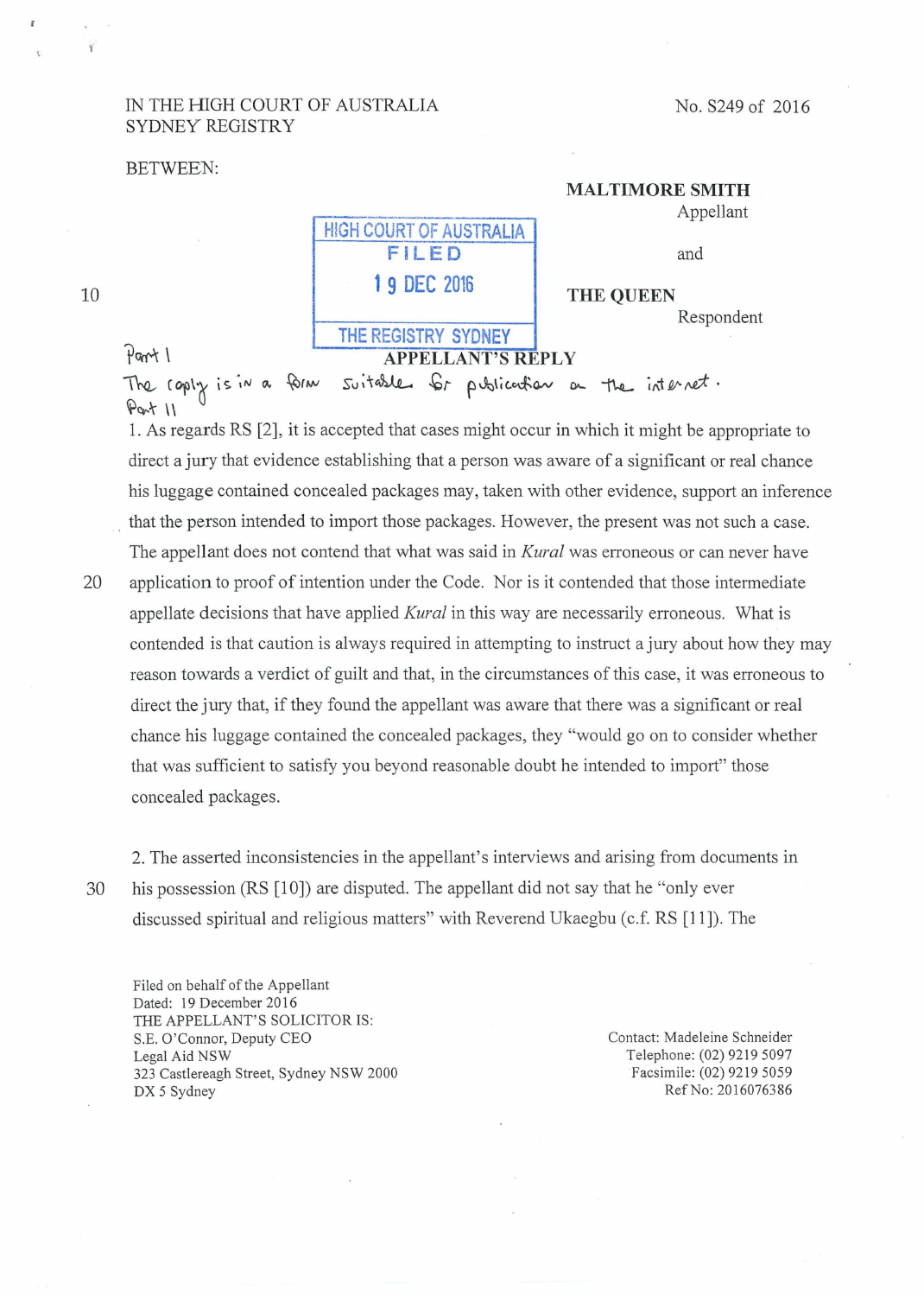interview answers referenced (at RS note 4) do not support this summary. Answer 228 (AB 317) referred to conversations with the Reverend about, inter alia, "helping people and that kind of stuff'. The appellant proceeded to tell police that the Reverend was also an officer of a bank in Nigeria (A233-236; AB 317). The appellant also attempted to explain a financial arrangement that existed as between the Reverend, the appellant's friend in London and "Vemon" (A223; AB 316). At answer 305 (AB 322-333), the appellant indicated that he talked with the Reverend *"mainly* about spiritual matters."

3. In respect of the matters raised at RS [14]-[15], the answers referred to by the respondent 10 (A58, 72; AB 302-303) do not support the assertion that the appellant told police "[h]e was never given the names of any of the friends before his departure". He merely related certain conversations with the Reverend that referred to "friends" in Delhi. The investigators did not question the appellant in any depth, or at all, about these conversations, or the written entries relied on by the respondent. Both notations referred to by the respondent were undated and located amongst a body of notations whose meaning and significance were not explored by the investigation.

4. In respect ofRS [18], the appellant told authorities that Vemon was to collect the gifts from his hotel after he arrived in Sydney. He repeatedly asked the authorities to let him ring 20 the Reverend, so that the latter would tell Vemon to come to the hotel, thereby allowing investigators to locate and question Vemon. It follows that the appellant did not have Vemon's contact details in Sydney. The appellant was not asked about the notations recording a phone number for a "Vernon" in London or England. In respect of RS  $[19(1)]$ , the answers given were consistent with one another, when the appellant's full description of the circumstances of the trip are considered. Further, the evidence given by customs officer Wallace concerning her conversations with the appellant (including that referred to at RS [19(2)}) was largely based on memory, after a lapse of days, without recourse to detailed notes (TT 23-35; AB 44-56). The officer conceded that her record of the conversation was not "word for word" and could not be "100% accurate" (TT 31.46; AB 52).

30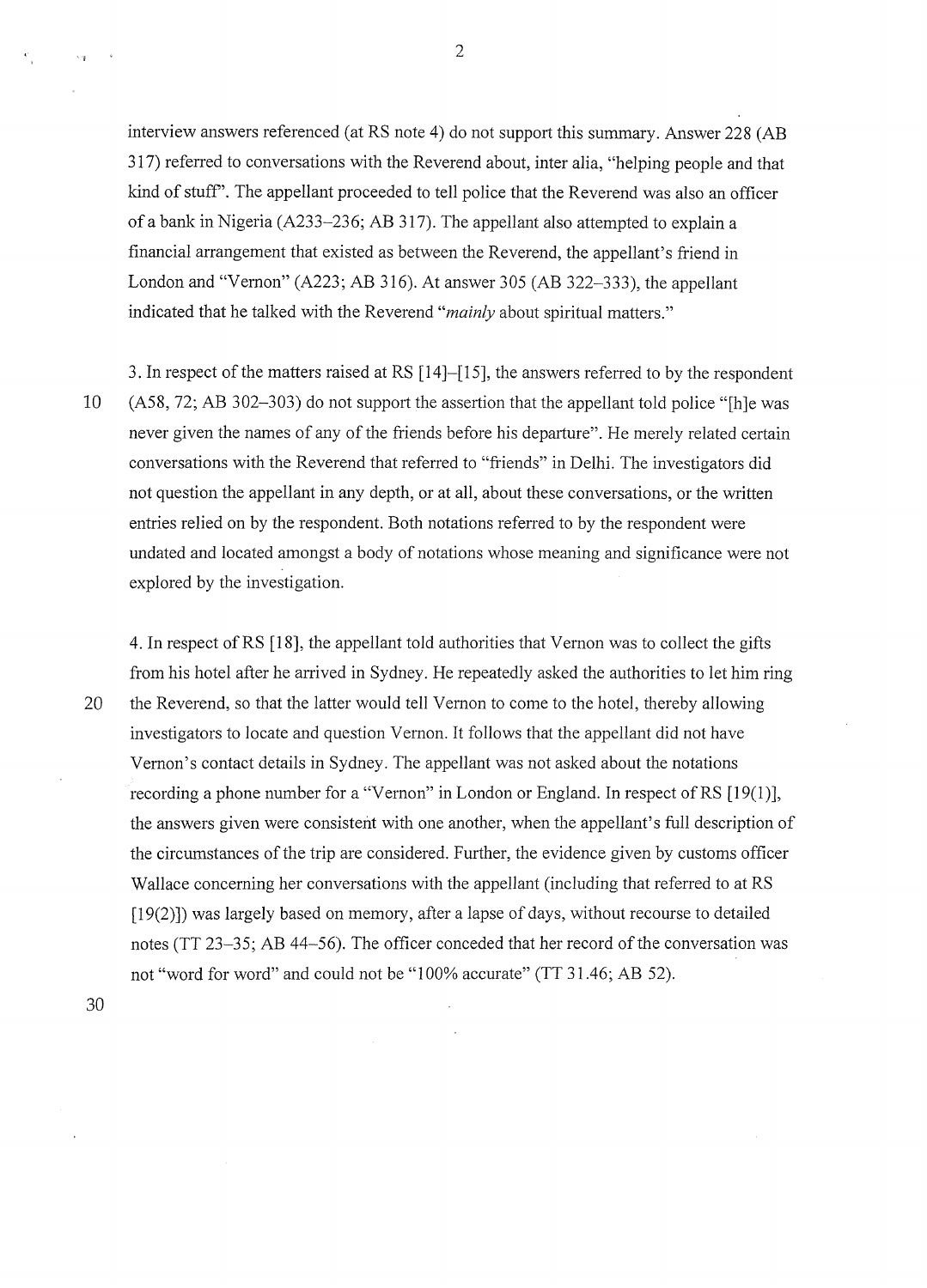5. At RS [21]-[22], the respondent contends that it is implausible that the appellant would have undertaken the trip without receiving payment. It is also asserted that the appellant was not the type of person "to be easily tricked or duped". These submissions are directly contradicted by email and documentary evidence located by the police which established that the appellant had been the victim of an elaborate online seam or seams. Exhibit K (documents found on the appellant's laptop computer) included a letter from a person purportedly in South Africa who wanted to donate funds to a "Christian individual" due to a "divine direction from God", and another letter from "The Coca Cola Company" congratulating the recipient for winning \$500,000 in an international lottery, with the prize 10 to be claimed from "Reverent Denman". Exhibit Z contained emails between the appellant and "Dr Mark Joe" and others in May 2013. "Mark Joe" wrote that he was "from united nation head office Ghana" and could not "send the document and the payment slip of your fund of \$9.6 million" until the appellant made a further payment of \$1,500. The appellant replied that he had paid at least US\$12,000 in fees over the last year and could not afford to pay further fees to have his funds "released". He complained about the "pattern" for more than a year of being asked, "please send this last fee". There were also dubious "certificates" which related to the claim, including a "Money Laumy [sic] Clearance" from "Benin Republic International Money Laumy [sic] Clearance Enforcement Agency" naming the appellant as beneficiary of a "consignment box worth of four million eight 20 hundred thousand United States dollars". This evidence showed that the appellant had been "easily tricked or duped" in the relevant timeframe and was highly gullible.

 $\cdot$   $\cdot$ 

6. The respondent refers at RS [47] to *Tabe v The Queen* (2005) 225 CLR 418 at (10]-(12] per Gleeson CJ, [57] per McHugh J, [101] per Hayne J. That judgment confirms the need for caution in the application of what was said in *Kural* to the Commonwealth *Code.* In *Tabe,* the issue was the applicable fault element for attempting to possess a dangerous drug under the Queensland Criminal Code. It was accepted that this required "knowledge" but Gleeson CJ observed at 424 [10] that it would be sufficient to prove that the accused had a "belief in the likelihood, 'in the sense that there was a significant or real chance' of the fact to be known".

30 Thus, what needed to be proved under Queensland law was that the appellant believed that there was a significant or real chance that the envelope in question contained some kind of

3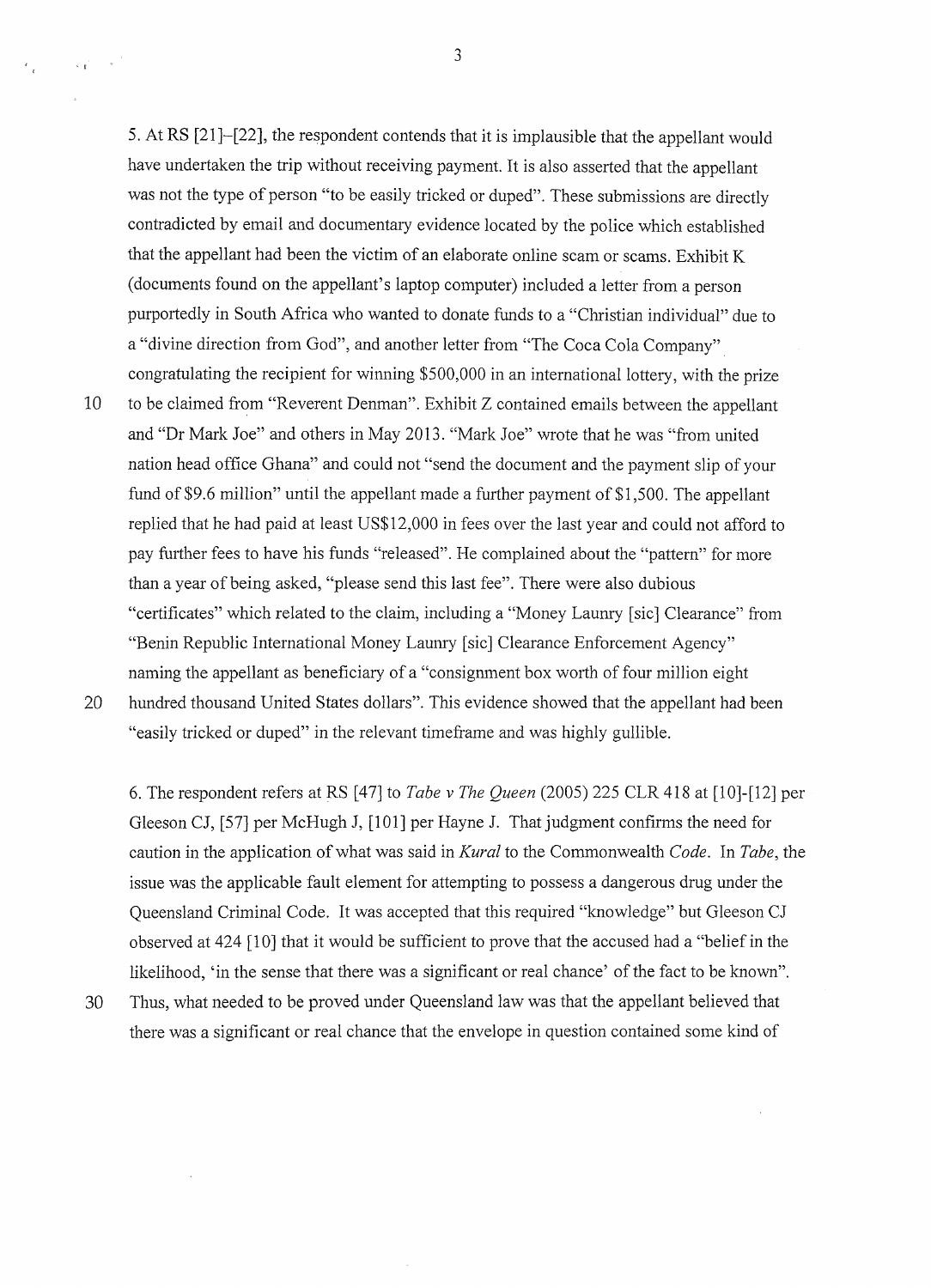dangerous drug. This was consistent with *Pereira v Director of Public Prosecutions* (1988) 63 ALJR 1, where it was held a year after *Kural* that possession of cannabis resin under the common law required only "knowledge that cannabis resin was or was likely to be secreted in the parcel" (at 3B, column 1) and that what needed to be *inferred* (not what might be used to infer intention) was "knowledge of the actual or likely existence of the relevant matter" (at 3D, column 2). Hayne J stated the same proposition at 446 [101], referring expressly to *Pereira*. However, "knowledge" under the Commonwealth Code, in relation to "a circumstance or result", requires that the person "is aware that it exists or will exist in the ordinary course of events": s 5.3. What is required to be proved for the guilty mind required for "possession" 10 under the common law (and apparently the Queensland Criminal Code) is different from what must be proved for both knowledge and intention under the Commonwealth Code.

7. A decision that is more relevant to the present case is *Fang v The Queen* [2010] NSWCCA254, where the accused was charged under s 307.5 of the Code, which is structured in a similar way to s 307.1. The accused had to intentionally "possess a substance" and be reckless as to whether the substance was a border controlled drug. After referring to directions given by the trial judge, Hodgson JA held at (71 ]-[72] that the directions enoneously conveyed that it was sufficient that the accused was reckless about the presence of a substance within some boxes and expressed the opinion at [72] that "one could not intend, in possessing a box, 20 to possess a substance contained within the box, unless one had a belief that there was such a substance in it". The appellant accepts that intention under the Code may be inferred from a belief that a substance is present in luggage. It is a very different matter to infer intention from a belief that there is a significant or real chance that a substance is present in luggage.

8. As regards the meaning of "intention" under s 5 .2(1 ), the respondent at RS [70] appears to challenge the appellant's contention that a person only means to engage in conduct if it is that person's purpose or object to engage in that conduct. However, the MCCOC discussion referred to at AS [6.21] clearly understood that what was proposed was "true intention" and that a person means to do an act if the act is done "on purpose". There is no reason why the 30 reasoning in *Zaburoni* at 256 CLR 490-491 in relation to a "result" would not apply equally to "conduct". The fact that the plurality in *Zaburoni* noted at 491 [18] that "a person may intend